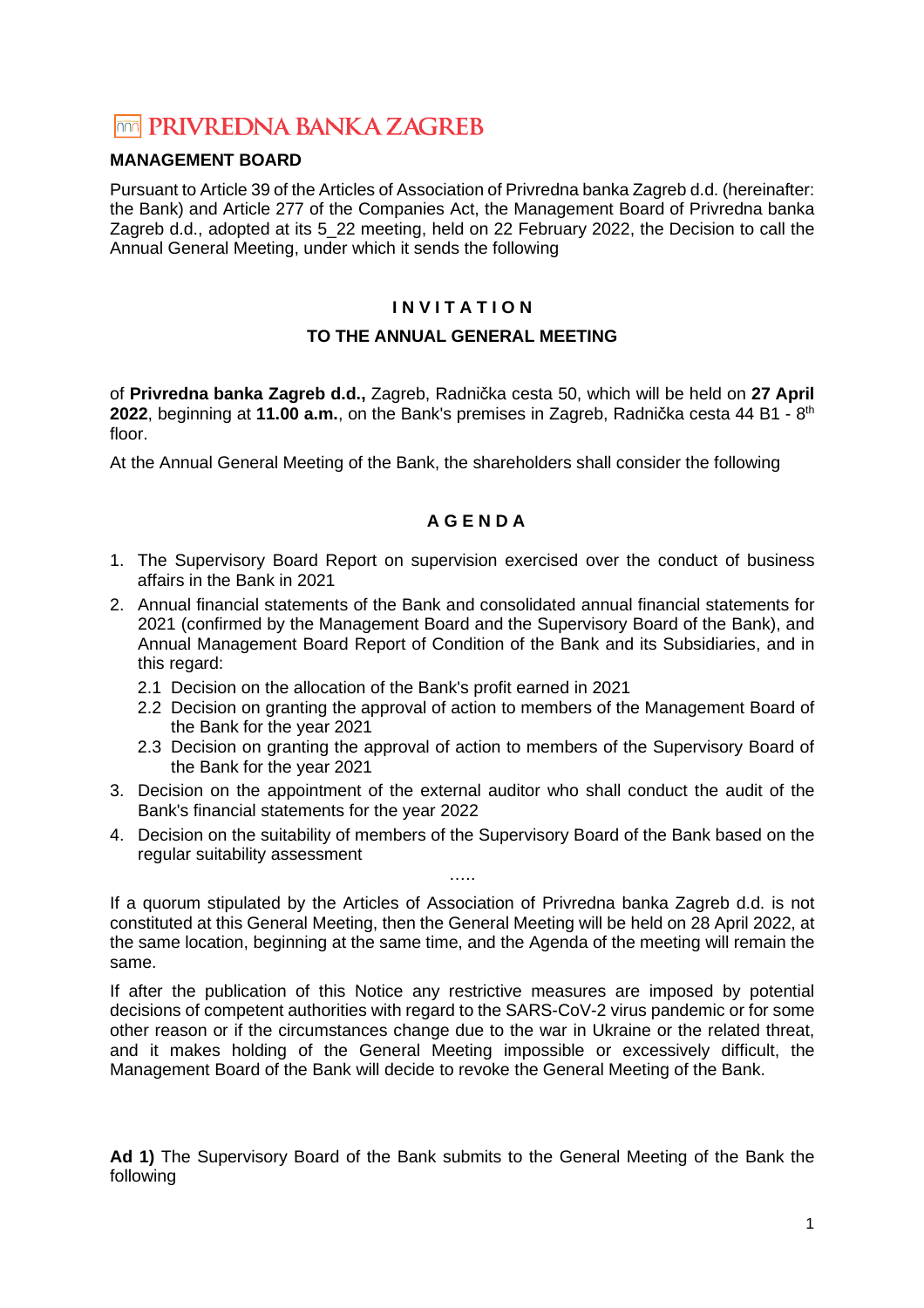# **R E P O R T**

#### **on supervision exercised over the conduct of business affairs in Privredna banka Zagreb d.d. in 2021**

I.

In 2021 the Supervisory Board of the Bank performed its duties as a body composed of seven members, the president of the Supervisory Board Mr Ignacio Jaquotot, the deputy president Ms Draginja Đurić, and members Mr Branko Jeren, Mr Giulio Moreno, Ms Beáta Kissné Földi, Mr Christophe Velle, and Mr Luca Leoncini Bartoli. According to the provisions of the Credit Institutions Act, the CNB Decision on the assessment of the suitability of the chairperson of the management board, members of the management board, members of the supervisory board and key function holders in a credit institution, and the Corporate Governance Code applied by the Bank, it was estimated that three members of the Supervisory Board of the Bank meet the independence criteria, which is deemed to be sufficient for the functioning of the Supervisory Board and its committees in line with the provisions of valid regulations.

II.

In the course of 2021, the Supervisory Board held nineteen meetings, which were mainly held, due to the SARS-CoV-2 pandemic, by electronic means of communication or by letter in cases of utmost urgency when calling a meeting with physical presence of members was not possible for objective reasons. Four regular meetings that considered financial reports were held within the deadlines prescribed by law and the Bank's Articles of Association. Members of the Management Board regularly attended Supervisory Board meetings. As required by law, meetings were also attended by persons responsible for the operation of individual control functions.

The Management Board and the Supervisory Board acted in line with the Articles of Association of the Bank and valid legal regulations governing their competence and roles.

Acting in conformity with the law, the Articles of Association of the Bank, as well as its Rules of Procedure, the Supervisory Board of the Bank supervised the conduct of the Bank's affairs, established the guidelines for the Bank's business policy and strategy and actively contributed to its implementation, all on the basis of the reports of the Management Board on issues of importance for the conduct of business affairs and the condition of the Bank.

The Management Board provided the Supervisory Board with duly prepared, true, and timely reports on business policy and on other general issues related to the future conduct of business, financial plans, risk management strategies and policies, operational profitability, course of business as well as income and the condition of the Bank, and other important issues. The Management Board of the Bank submitted financial reports on a quarterly, semiannual, and annual basis and regularly discussed their implementation with the Supervisory Board. The internal audit and the risk control function (in terms of credit, operational, and financial risks) submitted their statutory quarterly reports in a timely manner. Reports on the work of the risk control function and the compliance function were submitted and considered semi-annually.

In accordance with the law, the Articles of Association of the Bank and its own decisions, the Supervisory Board gave consent to decisions regarding the Bank's exposure to clients/groups of connected clients. It also gave consent to basic business documents: the budget for 2021, strategies and policies for taking and managing risks and other strategic documents and policies in line with valid regulations and parent bank rules. Within its competence, the Supervisory Board supervised the adequacy and transparency of the Bank's organizational structure in line with the approved business strategy and risk management strategy.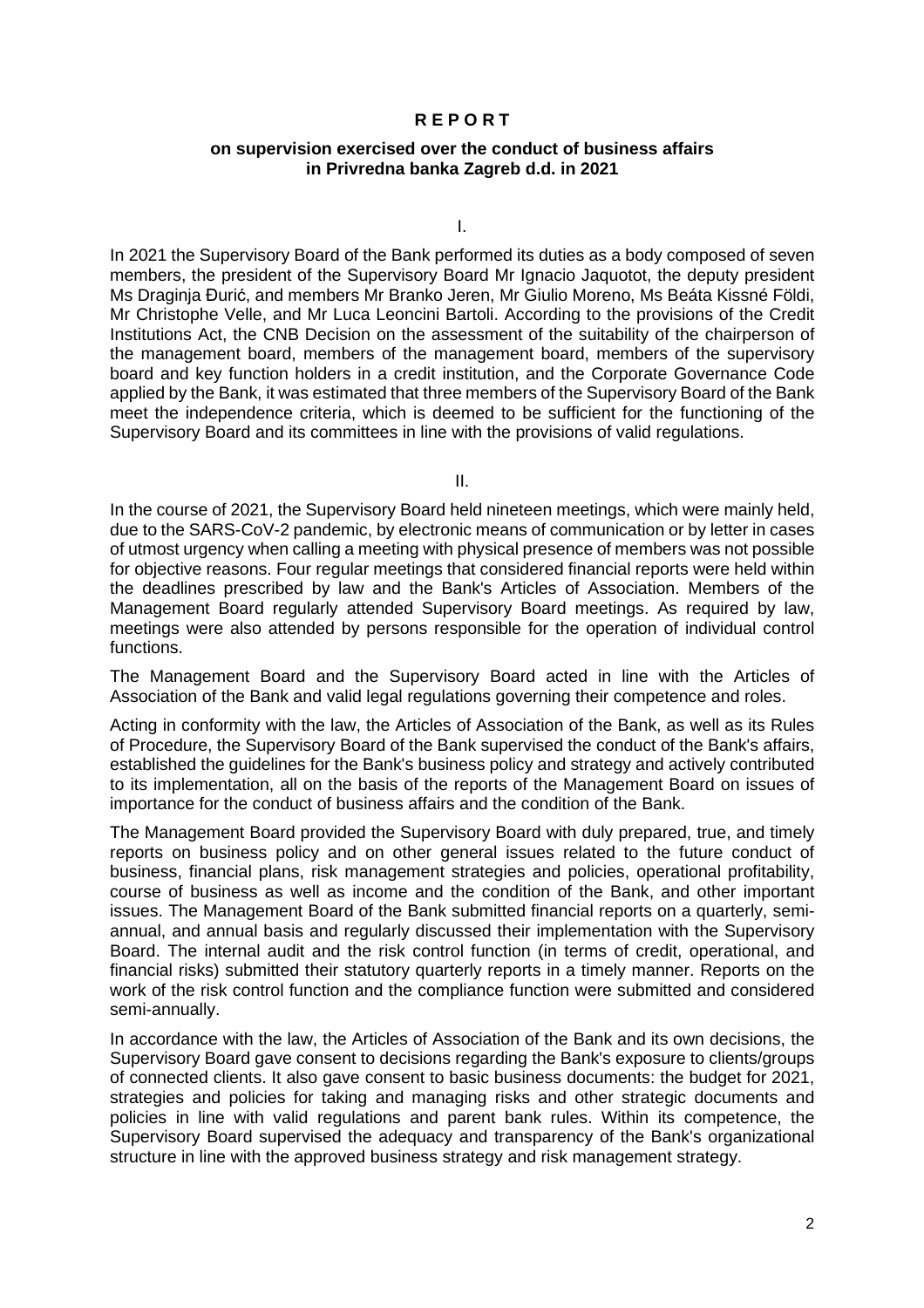Good and constructive cooperation of the Management Board and the Supervisory Board and their sharing of relevant information necessary to complete their tasks also contributed to the fulfilment of the supervisory function. The Supervisory Board had at all times the possibility to ask for and to obtain from the Management Board of the Bank information on any issue related to operations of the Bank which significantly affected or could have affected its position. The Management Board made sure, among other things, that members of the Supervisory Board had adequate access to information on the risk profile. Also, the Supervisory Board continuously received reports on all the issues related to the implementation of the Action Plan that the Bank delivered to the Croatian National Bank in August 2021 at the regulator's request following the completion of the examination concerning the implementation of the Anti-Money Laundering and Terrorist Financing Act (April 2020-April 2021).

In 2021 the Management Board and the Supervisory Board of the Bank jointly established the draft Decision on the delisting of the shares of Privredna banka Zagreb d.d. from the regulated capital market – Zagreb Stock Exchange (ZSE), which was adopted by the Bank's General Meeting on 26 April 2021. Consequently, on 7 May 2021 the ordinary shares of Privredna banka Zagreb d.d. were delisted from the regular market.

In 2021 efficient and transparent cooperation again manifested itself in the open discussion between the Management Board and the Supervisory Board of the Bank and also in-between members of each of the two bodies.

In the light of the foregoing and the achieved financial results, and especially taking into account the Bank's operations amid the SARS-CoV-2 virus pandemic and the outcome of approved moratoria on retail and corporate loans, the Supervisory Board finds that in 2021 the Management Board of the Bank was good and successful in managing the company's affairs in the best interest of all the shareholders and in line with its competence, as established by legal regulations and the Bank's Articles of Association, and that it established clear internal relations in connection with risk-taking and risk management, which also includes segregation of duties and responsibilities between the Supervisory Board, the Management Board, the appointed committees and the senior management.

Also in 2021 the Supervisory Board continued taking care of implementation of the succession plan in connection with the composition of the Management Board and, in line with the procedure prescribed by law, it annually assessed suitability of the president and members of the Management Board and persons responsible for the operation of control functions in the Bank. Based on the outcome of the suitability assessment, and after obtaining a positive opinion of the Nomination Committee, the Supervisory Board found that the president and all members of the Management Board of the Bank were individually suitable to perform their respective functions and that the Management Board collectively had sufficient knowledge, skills and experience to perform its duties independently and without undue influence from other persons, and in particular to understand the Bank's activities and the main risks. Also, based on the extraordinary suitability assessment by the Bank's expert services of two members of the Management Board, requested by the Croatian National Bank in connection with various anti-money laundering issues, the Supervisory Board assessed, having received a positive opinion of the Nomination Committee, that the two members of the Management Board were individually suitable for the performance of their functions and that the Management Board collectively had sufficient knowledge, skills and experience to perform its duties independently and without undue influence from other persons.

Keeping in mind the assessment of the knowledge, skills, and experience of individual members of the Supervisory Board conducted by the Bank's expert service, with a positive opinion of the Nomination Committee, and keeping in mind their participation and work done in the meetings of the Supervisory Board and its committees, the Supervisory Board finds that all of its members contributed significantly to its work, both individually and collectively, with their competences, experience, and dedication, thus enabling complete performance of the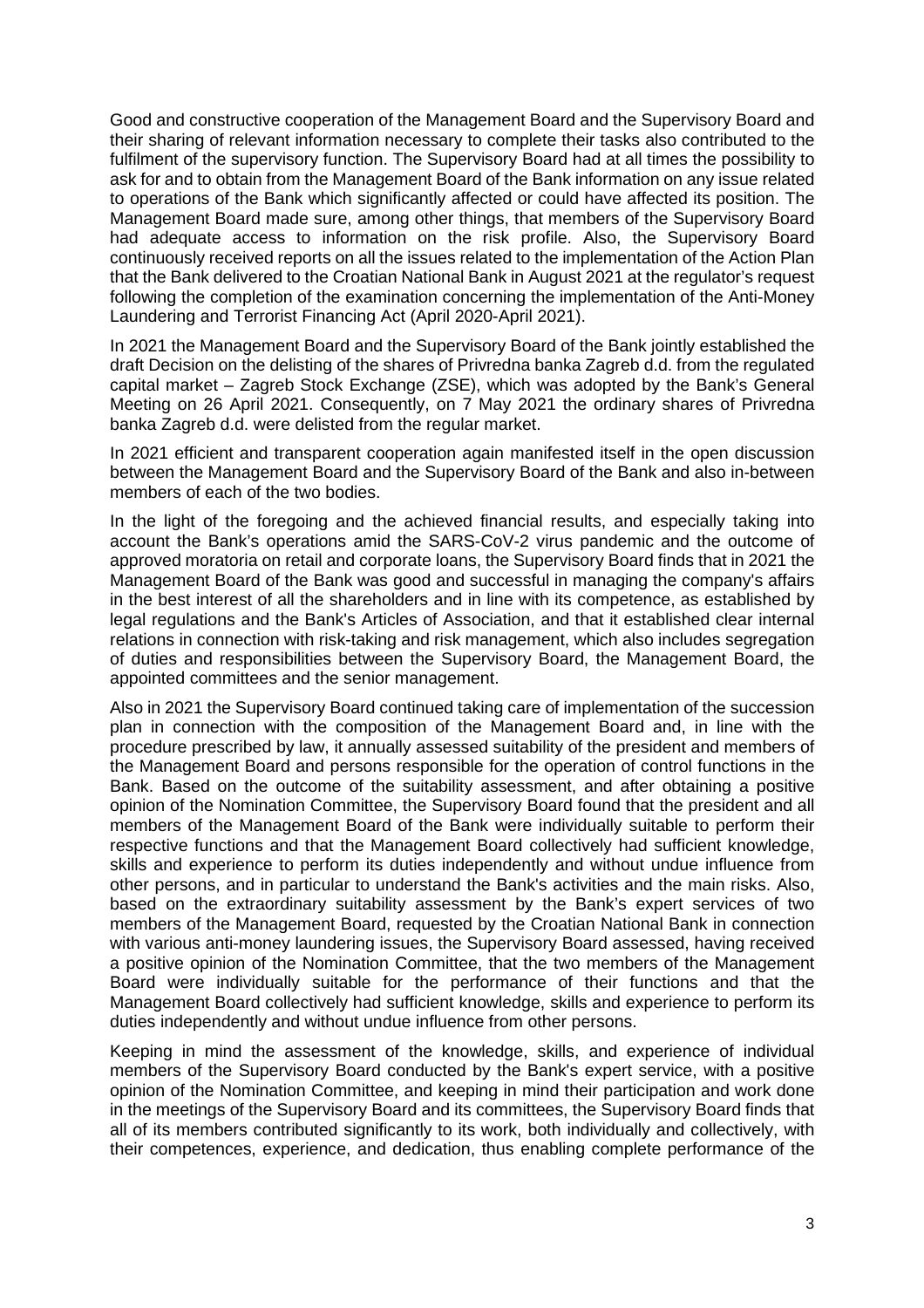Supervisory Board's function. Last year no conflict of interest of Management Board or Supervisory Board members was detected.

III.

The Supervisory Board was assisted by the Audit Committee in its work. The Chairman of the Audit Committee regularly reported on the Committee's work and the most important conclusions from the last meeting at the Supervisory Board meetings.

In 2021 the Audit Committee had three members appointed by the Supervisory Board from among Supervisory Board members. Seven Audit Committee meetings were held in 2021 to discuss issues that fall within the competence of the Supervisory Board of the Bank. The Audit Committee helped the Supervisory Board perform its duties related to supervision over the process of administrative and financial governance of the Bank, financial reporting, audit process (including a recommendation for the selection of an independent external auditor given to the shareholders' meeting), as well as compliance with laws, regulations, rules, and the code of ethics, verified whether all the control functions were independent and properly skilled to accomplish their functions, and examined the periodic reports of the heads of control functions (Internal Audit Department, Risk Management Department, Compliance Department) and the head of the anti-money laundering function. The Supervisory Board supervised, with the assistance of the Audit Committee, adequacy and efficiency of the system of internal controls to ensure timely detection and monitoring of all the risks the Bank is exposed to in its operation.

In 2021 the Bank held planned meetings of the Remuneration Committee, the Nomination Committee, and the Risk Committee. These Committees have three members each, all of whom are members of the Supervisory Board, and they are also responsible for the Bank's subsidiaries. The Management Board made sure that the committees of the Supervisory Board had adequate access to all information and data necessary for them to perform their tasks, including information of relevant corporate functions. The meetings discussed issues falling within the competence of those committees, observing the deadlines set by law and the internal charters of the committees of the Supervisory Board. Based on regular work reports, decisions, and recommendations of its technical committees, the Supervisory Board finds that all the committees were successful in carrying out tasks falling within their competence in line with the law, by-laws, and the charters of the committees.

In line with legal obligations, the Supervisory Board examined the Annual financial reports of the Bank and consolidated financial reports for 2021, the report of condition of the Bank and its subsidiaries, and the draft decision on the allocation of the Bank's profit earned in 2021, which were submitted by the Management Board. The Supervisory Board made no remarks on the submitted reports and it found that the Annual financial reports and consolidated financial reports of the Bank (profit and loss account, balance sheet, cash flow report, and notes to financial reports) were prepared in accordance with the balances recorded in the business books and that they fairly disclosed the assets and the financial condition of the Bank and the PBZ Group, as was confirmed also by the external auditor Ernst & Young d.o.o., Zagreb, which audited the financial reports in 2021 in line with the decision of the General Meeting of the Bank.

After the Supervisory Board has given its consent to the Annual financial reports of the Bank and consolidated annual financial reports for 2021, the mentioned financial reports are considered to be confirmed by the Management Board and by the Supervisory Board of the Bank.

The Supervisory Board of the Bank accepted the Management Board report of condition of the Bank and its subsidiaries, and it agreed that the Bank's profit totalling HRK 1,114,776,454.49 (after taxation), earned in the year ended on 31 December 2021, should be allocated in the manner proposed by the Management Board of the Bank.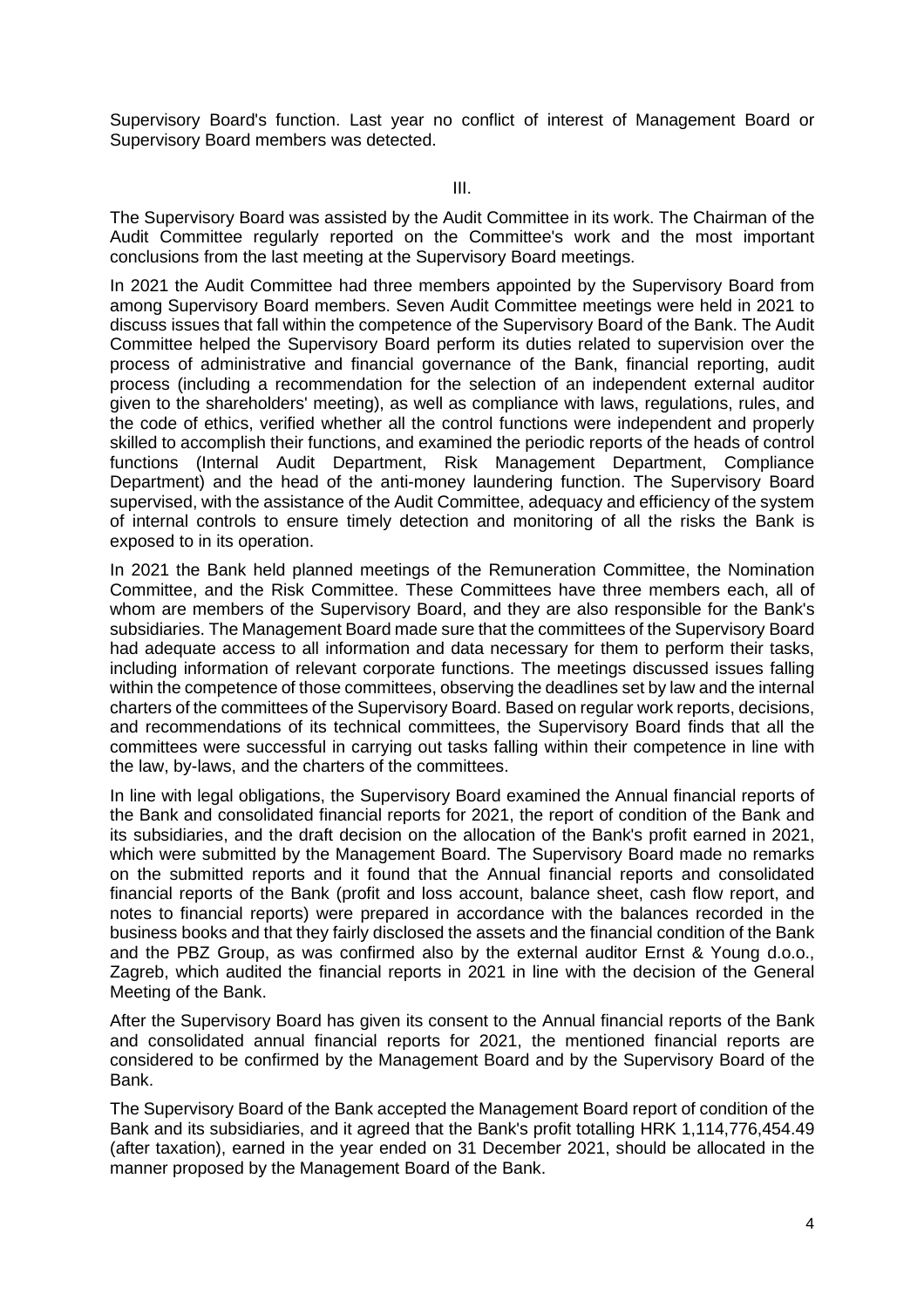Based on the foregoing, the Supervisory Board of the Bank hereby presents the proposal to the Annual General Meeting of the Bank to take note of the Annual financial reports of the Bank and consolidated annual financial reports of the Bank for 2021 as well as the Management Board report of the condition of the Bank and its subsidiaries, and in this connection, to make the decision on granting approval of action to the members of the Management Board and the Supervisory Board of the Bank, as well as to adopt the decision on the profit allocation as proposed by the Management Board of the Bank.

Having supervised the conduct of the Bank affairs in 2021, which included also the review and examination of the Bank's documentation, the Supervisory Board established that the Bank acted in consistence with the law, by-laws, decisions of the Croatian National Bank related to performed supervisory examinations of particular segments of the Bank's operation, Bank's internal regulations, instructions and guidelines of the parent bank, as well as the decisions of the General Shareholders' Meeting of the Bank. Also, the Supervisory Board finds that the Bank's operations were successful in their entirety and that the planned objectives were accomplished.

Respective decisions of the Management Board and the Supervisory Board of the Bank, by means of which the Annual financial reports of the Bank and consolidated annual financial reports of the Bank for 2021 were confirmed, constitute an integral part of this Report.

---------------------------------------------------------------------------------------------------------------------------

# Explanation of the proposal:

The obligation to submit a report on supervision exercised over the conduct of business affairs in the Bank is stipulated in Articles 263, 300.c, and 300.d of the Companies Act, which includes also the obligation [of the SB] to report on the results of its examination of the annual financial statements, the Annual Management Board Report of Condition of the Bank and its Subsidiaries, and the proposed decision on profit allocation.

There is no voting on this Agenda item, but instead, the participants of the Annual General Meeting are supposed to take note of the Supervisory Board Report.

# **Draft Decisions:**

**Ad 2)**

# **2.1**

The Management Board and the Supervisory Board of the Bank hereby propose that the Annual General Meeting of the Bank adopt the following

# **D E C I S I O N**

# **on the allocation of the Bank's profit earned in 2021**

- 1. It is hereby ascertained that the Bank, in the year ended on 31 December 2021, earned net profit (i.e. profit after tax), in the amount of **HRK 1,114,776,454.49**.
- 2. Net profit of the Bank referred to in paragraph 1 above shall be distributed as follows:
	- − The amount of HRK 1,114,685,371.80, i.e. HRK 59.40 per share, shall be allocated for the payment of dividend to all the Bank's shareholders who on the date of adoption of this Decision are registered as holders of ordinary registered shares, with the exception of treasury shares, with the depository of the Central Depository and Clearing Company and who on this date gain right to dividend payment.

The dividend will be paid no later than thirty days from the date of adoption of this Decision.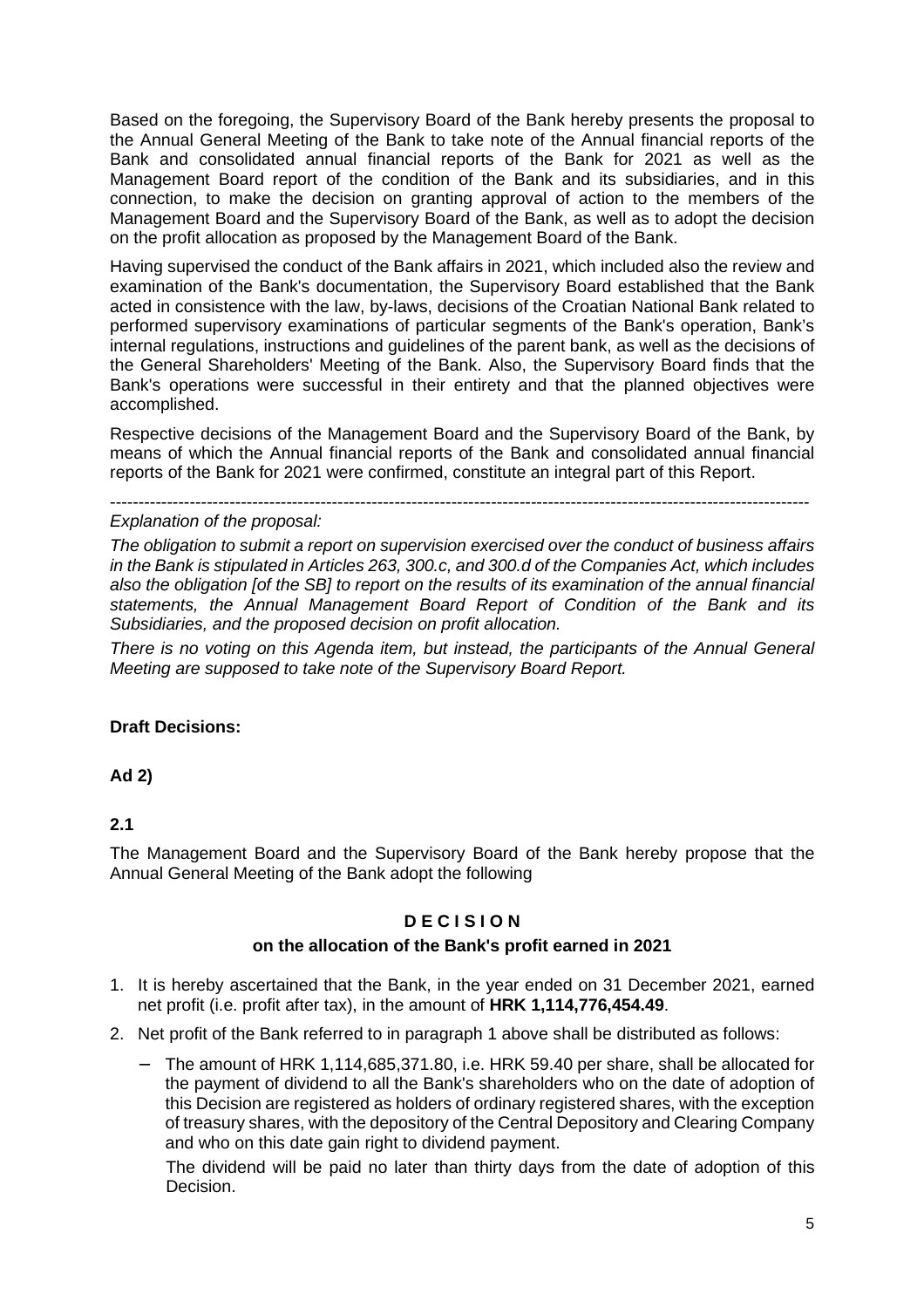- − The amount of HRK 91,082.69 shall be allocated to the retained earnings.
- 3. It is hereby ascertained that the total retained earnings of the Bank amount to HRK 10,698,647,807.34 on the date of adoption of this Decision.
- 4. This Decision shall enter into force on the date of its adoption.

---------------------------------------------------------------------------------------------------------------------------

# Explanation of the proposal:

According to the provisions of Article 275 of the Companies Act, the Decision on the allocation of profit is adopted by the General Meeting of the Bank after the Management Board (pursuant to Articles 300b and 300c) has presented a proposal of the Decision on the allocation of profit to the Supervisory Board of the Bank for examination and approval.

The proposal is made to pay out a dividend that makes 99.99% of the profits earned in 2021 and equals HRK 59.40 per share, which is based on the business results achieved last year.

# **2.2**

The Management Board and the Supervisory Board of the Bank hereby propose that the Annual General Meeting of the Bank adopt the following

# **D E C I S I O N**

# **on granting the approval of action to members of the Management Board of the Bank**

- 1. After the Annual financial statements for 2021 have been presented to the Annual General Meeting of the Bank - which statements were confirmed by the Management Board and the Supervisory Board of the Bank, it is hereby ascertained that the Management Board of Privredna banka Zagreb d.d. managed the affairs of the Bank in accordance with the law and the Articles of Association of the Bank, and, based on the foregoing, members of the Management Board shall be granted the approval of action for the year 2021.
- 2. This Decision shall enter into force on the date when it has been adopted.

---------------------------------------------------------------------------------------------------------------------------

# Explanation of the proposal:

Pursuant to Article 276 of the Companies Act, the shareholders at the General Meeting of the Bank once a year, on the occasion when the annual financial statements are presented to the General Meeting, decide on granting the approval of action to members of the Management Board and the Supervisory Board – by means of which they express their approval of the way in which members of the Management Board and the Supervisory Board ran the company [in a given year].

# **2.3**

The Management Board and the Supervisory Board of the Bank hereby propose that the Annual General Meeting of the Bank adopt the following

# **D E C I S I O N**

#### **on granting the approval of action to members of the Supervisory Board of the Bank**

1. After the Annual financial statements for 2021 have been presented to the Annual General Meeting of the Bank - which statements were confirmed by the Management Board and the Supervisory Board of the Bank, it is hereby ascertained that the Supervisory Board of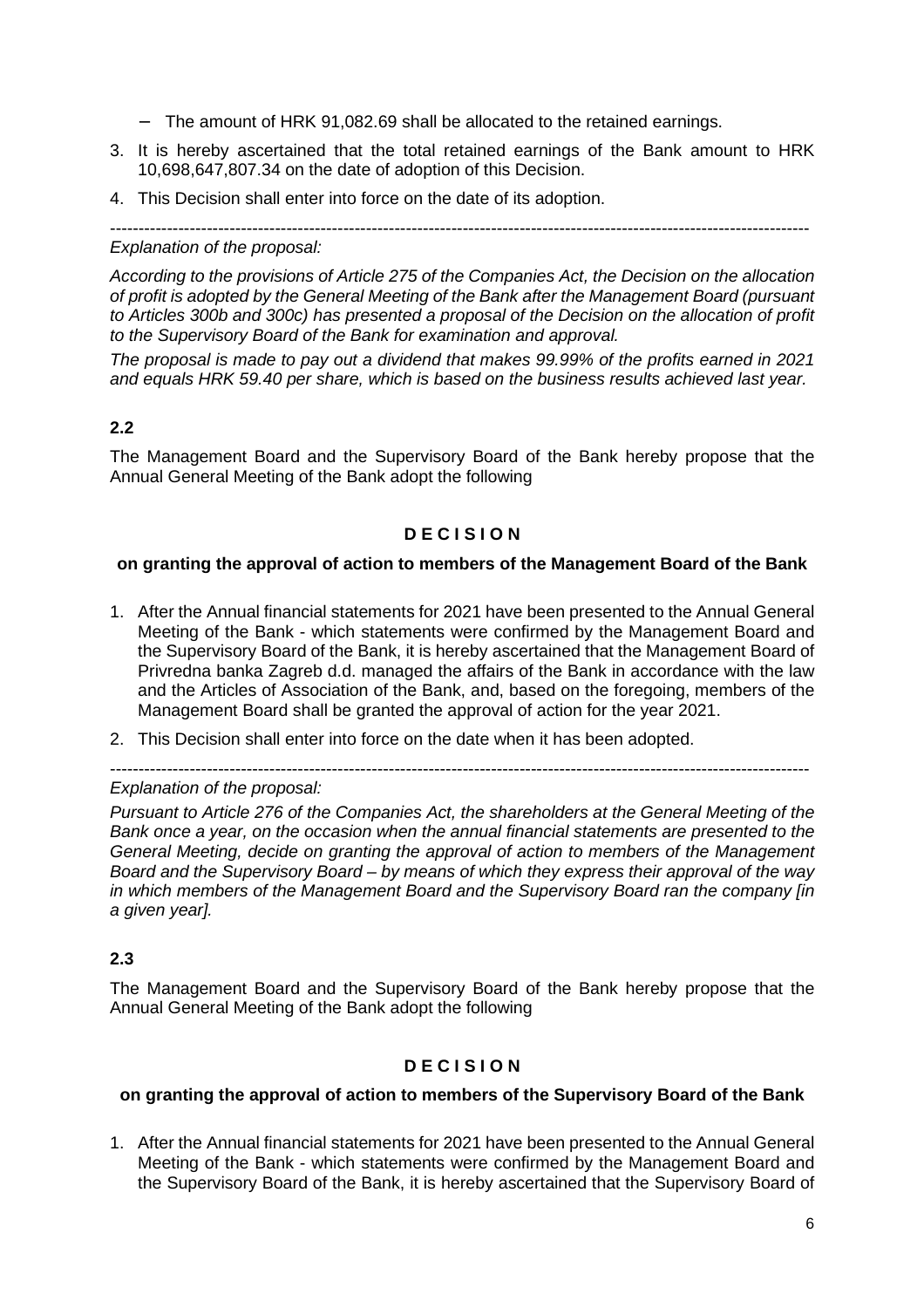Privredna banka Zagreb d.d. performed its functions in accordance with the law and the Articles of Association of the Bank, and, based on the foregoing, members of the Supervisory Board shall be granted the approval of action for the year 2021.

2. This Decision shall enter into force on the date when it has been adopted.

--------------------------------------------------------------------------------------------------------------------------- Explanation of the proposal:

The explanation is the same as under 2.2 above

# **Ad 3)**

Pursuant to the recommendation of the Audit Committee of the Bank, the Supervisory Board of the Bank puts forth to the Annual General Meeting of the Bank the proposal to adopt the following

# **DECISION**

#### **on the appointment of the external auditor who shall conduct the audit of the financial statements of the Bank for the year 2022**

- 1. The audit firm **Ernst & Young d.o.o.**, Radnička cesta 50, Zagreb, is hereby appointed as the external auditor that shall conduct the audit of the financial statements of the Bank for the year 2022.
- 2. This Decision shall enter into force on the date when it has been adopted.

# ---------------------------------------------------------------------------------------------------------------------------

Explanation of the proposal:

Pursuant to Article 275 of the Companies Act, the shareholders at the General Meeting decide also on the appointment of the external auditor who shall conduct the audit of the company's operation as proposed by the Supervisory Board of the Bank.

In accordance with the recommendation of the Audit Committee of the Bank, the proposal is to appoint the audit firm Ernst & Young d.o.o., Zagreb to conduct the audit of the Bank's financial statements for 2022.

# **Ad 4)**

The Management Board of the Bank hereby proposes that the Annual General Meeting of the Bank adopt the following

# **D E C I S I O N**

# **on the suitability of members of the Supervisory Board of the Bank based on regular suitability assessment**

- 1. Upon completion of the regular annual assessment of the suitability to perform the function of a member of the Supervisory Board of the Bank an assessment has been made that:
	- Mr Ignacio Jaquotot, president of the Supervisory Board,
	- Ms Draginja Đurić, deputy president of the Supervisory Board,
	- Mr Branko Jeren, Ms Beata Kissné Földi, Mr Giulio Moreno, Mr Christophe Velle and Mr Luca Leoncini Bartoli, members of the Supervisory Board,

are suitable to perform the function of a member of the Supervisory Board.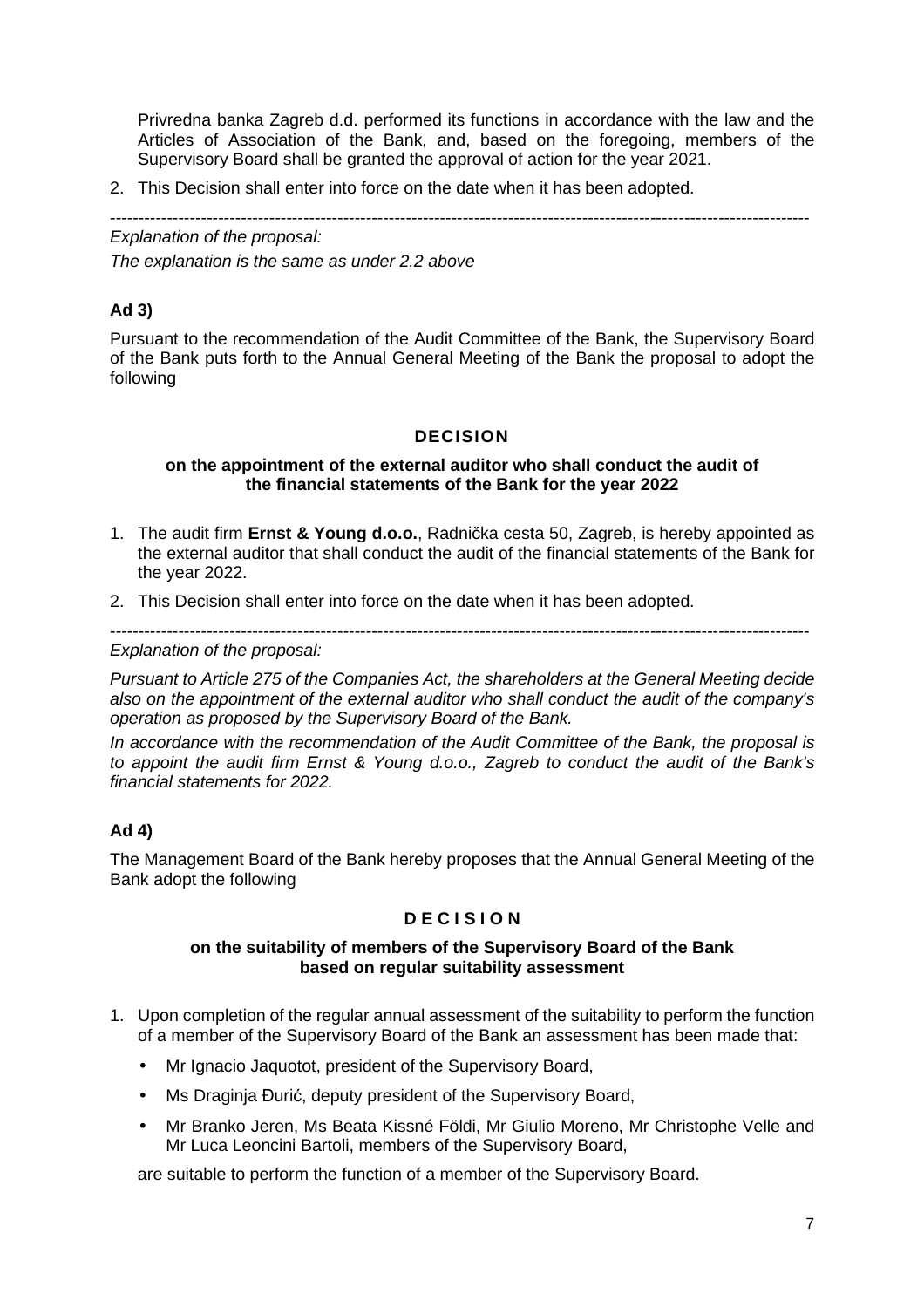- 2. It is assessed that the members of the Supervisory Board collectively, as a whole, have the necessary knowledge, skills and experience allowing it to monitor the Bank's operations independently and without undue influence from other persons and to have an understanding of its operations and significant risks.
- 3. This Decision shall enter into force on the date of its adoption.

---------------------------------------------------------------------------------------------------------------------------

#### Explanation of the proposal:

According to the provisions of the Credit Institutions Act and the CNB's Decision on the assessment of the suitability of the chairperson of the management board, members of the management board, members of the supervisory board and key function holders in a credit institution, the General Meeting decides on the suitability of members of the Supervisory Board of the Bank on a regular basis - once a year.

Before submitting the draft decision to the General Meeting, a suitability assessment of present members of the Supervisory Board was conducted at the Bank in accordance with the Policy on the assessment of suitability procedure, adopted with the consent of the Supervisory Board of the Bank, and the Policy on the target structure of the Supervisory Board of Privredna banka Zagreb d.d.

#### **Conditions for participating in the Annual General Meeting and exercising voting rights**

All shareholders of the Bank that hold ordinary registered shares are hereby invited to participate in the Annual General Meeting of the Bank.

The right to participate in or vote at the Annual General Meeting of the Bank can be exercised by those shareholders who are registered with the depository of the Central Depository & Clearing Company six (6) days inclusive prior to the Annual General Meeting of the Bank provided that they give notice to the Bank of their intention to participate in or vote at the General Meeting of the Bank and that the Bank receives the notice at the address: Privredna banka Zagreb d.d., General Secretariat Office, Radnička cesta 44, 10000 Zagreb, no later than six (6) days before the Annual General Meeting of the Bank. The time limit does not include the day when the Bank receives the notice.

Each of 19,074,769 shares with a nominal value of HRK 100 that the share capital of the Bank is divided in, excluding 309,022 treasury shares, gives its holder the right to one vote, so that there shall be a total of 18,765,747 of shares with voting rights.

In line with Article 62 of the Articles of Association of Privredna banka Zagreb d.d., it will be made possible for the shareholders to participate and cast a vote by remote electronic communication.

Therefore, in order to observe the safety/epidemiological measures, shareholders, proxies or legal representatives of shareholders, who decide at their own discretion to participate in the work of the Annual General Meeting of the Bank by electronic means, are instructed to give notice of their participation at the Annual General Meeting of the Bank and exercise of their voting rights at the e-mail address: skupstina.banke@pbz.hr at the latest six (6) days ahead of the Annual General Meeting of the Bank.

The participation of shareholders, proxies or legal representatives of shareholders in the Annual General Meeting by electronic means is subject to the following minimum technical preconditions:

- a personal computer (desktop or laptop) with Internet access or a smartphone with Internet access;
- microphone, speakers (or earphones) and camera (if using a PC or a laptop);
- installed Zoom desktop client on the computer or Zoom mobile app on the mobile phone.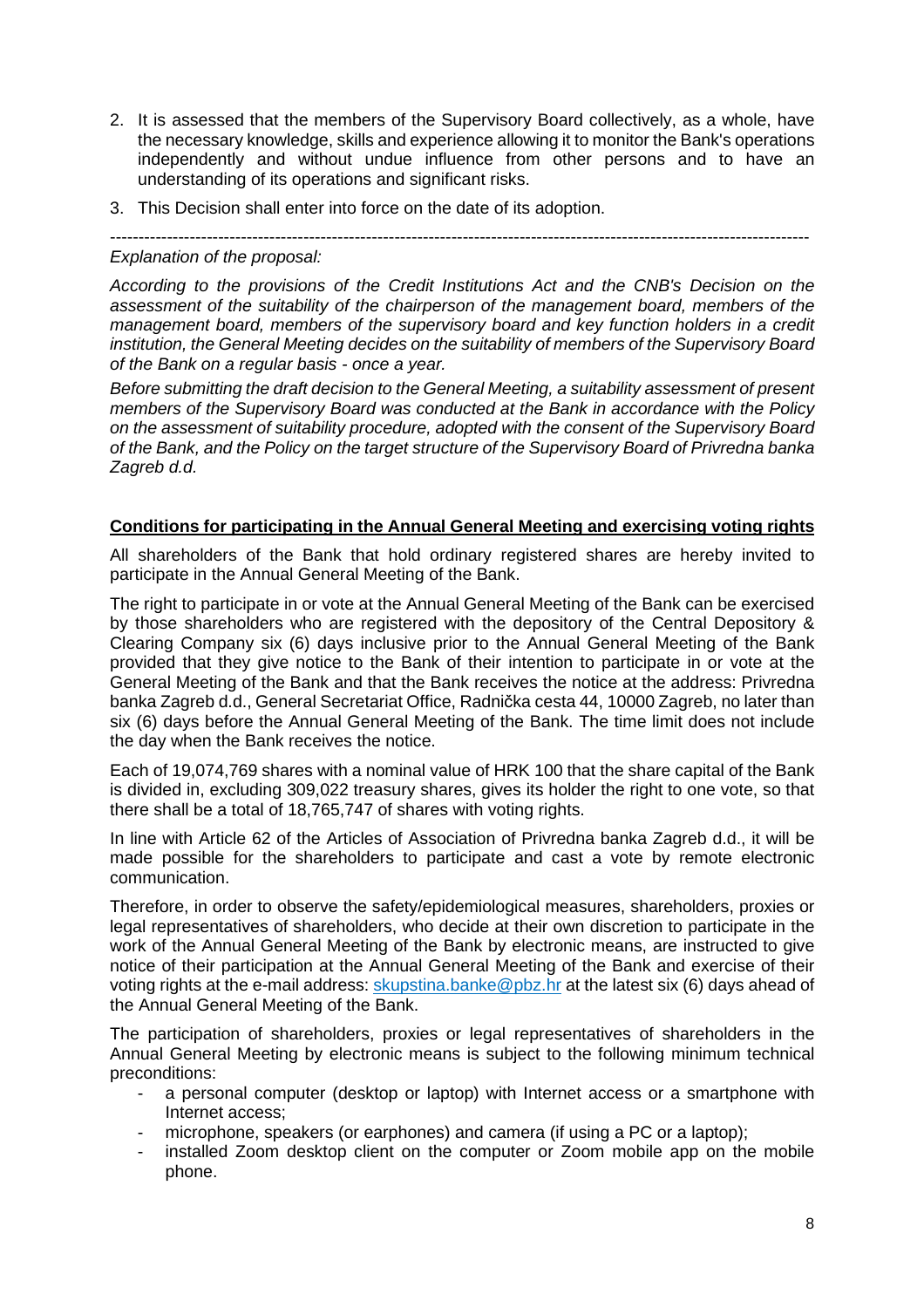The Bank will timely provide all the shareholders, their proxies or legal representatives who have given notice of their participation with all the necessary instructions for electronic voting and links for accessing the voting application to the e-mail address they provide in the notice. Any problems encountered while giving notice of participation at the Annual General Meeting can be reported at the e-mail address: skupstina.banke@pbz.hr.

The shareholders exercising their voting rights electronically will receive an electronic confirmation of receipt of their vote from the Bank.

- Shareholders may be represented at the Annual General Meeting by proxies based on a written proxy.
- Notice/ballot paper/proxy form is available on the Bank's website (www.pbz.hr).
- The proxy shall be prepared in writing and it need not be notarized by a notary public.
- If the person giving proxy is a legal person, an excerpt from the court register or another register where that person is registered not older than 30 days shall be enclosed with the notice/ballot paper/proxy or its copy, transcription or another deed showing that the proxy was signed by the person authorised by law to represent the legal person. Deeds prepared in a foreign language shall be translated into Croatian by an authorised court interpreter.
- A duly filled in and signed notice/ballot paper/proxy form with attachments shall be sent to the address: Privredna banka Zagreb d.d. – General Secretariat Office, Zagreb, Radnička cesta 44 1000 Zagreb, no later than six (6) days before the Annual General Meeting of the Bank.

For the purpose of registration of the participants in the Annual General Meeting of the Bank, shareholders, proxies or legal representatives of shareholders are kindly asked to register 30 minutes before the scheduled start time of the Annual General Meeting of the Bank.

……

The materials for the Annual General Meeting of the Bank, which should serve as a basis for making the published decisions, will be made available to the shareholders starting from the date when the calling of the Annual General Meeting of the Bank is announced, every work day from 10.00 a.m. to 12.00 noon, on the Bank premises in Zagreb, Radnička cesta 44, B1- 8A, and on the website of the Bank (www.pbz.hr).

If a quorum stipulated by the Articles of Association of Privredna banka Zagreb d.d. is not constituted at this Annual General Meeting of the Bank, then the Annual General Meeting of the Bank will be held on 28 April 2022, at the same location, beginning at the same time, and the Agenda of the meeting will remain the same.

The information on personal data protection can be found in the document Information on personal data processing of PBZ d.d. - Annual General Meeting, which is attached to this Invitation

# **Shareholders' rights**

As regards exercising of a right to:

make an addition to the agenda (which is the right of those shareholders who, together, hold shares equal to the twentieth part, i.e. 5% of the share capital) – shareholders are advised to consult the provisions of Article 278, par. 2 of the CA (a request by the shareholders must be received at/by the Bank at least 30 days prior to the holding of the General Meeting, where the day of receipt of the request is not included in the specified time limit, and the request must be sent to the address: Privredna banka Zagreb d.d.  $-$ General Secretariat, Zagreb, Radni*č*ka cesta 44, B1-8A).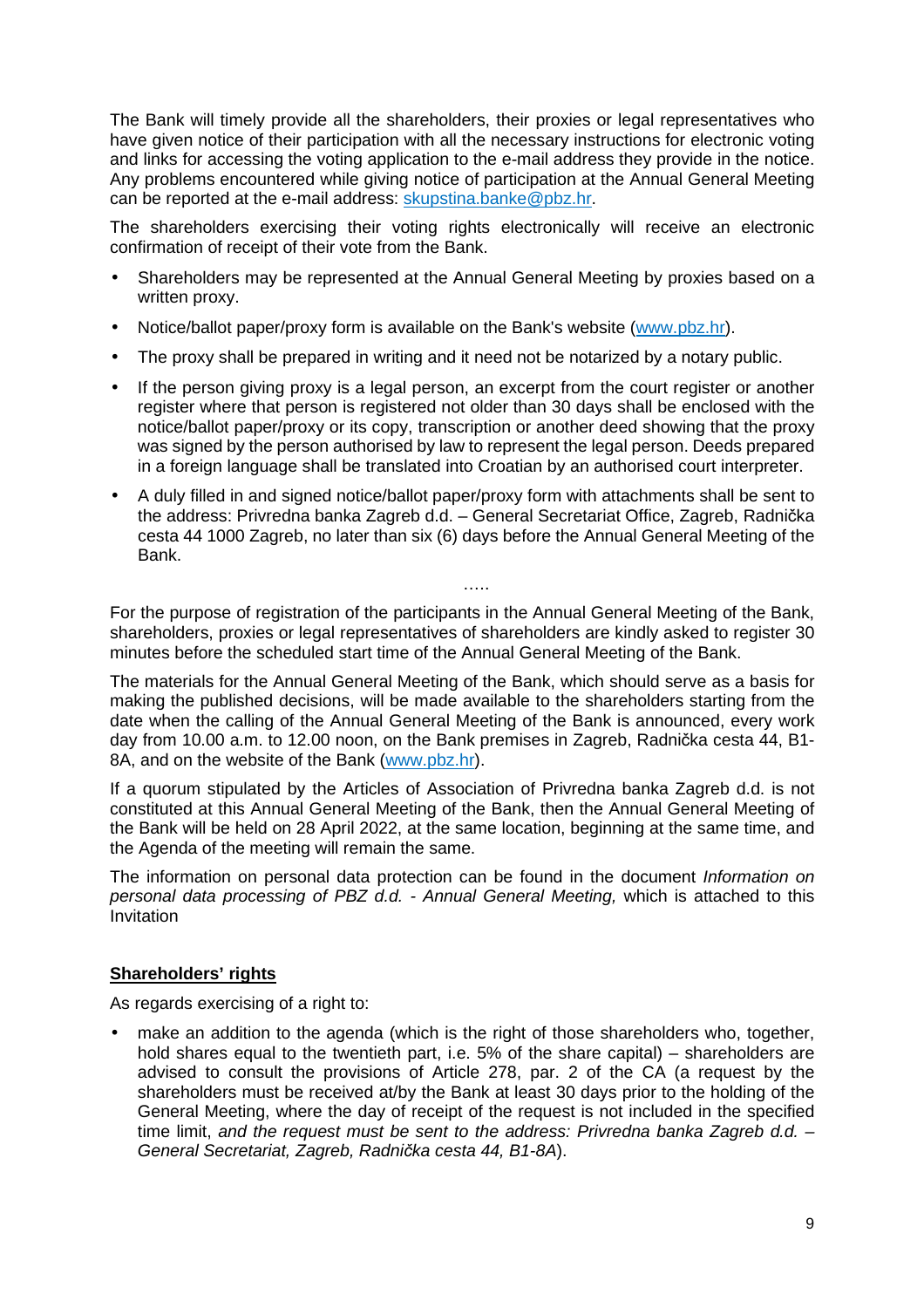- make a counterproposal in relation to the proposal of the decision on a certain agenda item made by the Management Board or the Supervisory Board of the Bank – shareholders are advised to consult the provisions of Article 282, par. 1, i.e. Article 283 of the CA regarding proposals for the appointment of the external auditor, together with adequate application of the provision of Article 282 (a counterproposal must be delivered to the Bank at least 14 days prior to the holding of the General Meeting, where the day of its receipt is not included in the specified time limit, and it must be sent to the address: Privredna banka Zagreb d.d. – General Secretariat, Zagreb, Radni*č*ka cesta 44, B1-8A).
- be informed at the Annual General Meeting, at their own request, by the Management Board of the Bank about the company business where necessary for proper evaluation of the items on the agenda – the shareholders are advised to consult the provisions of Article 287 of the CA.

**Privredna banka Zagreb d.d.**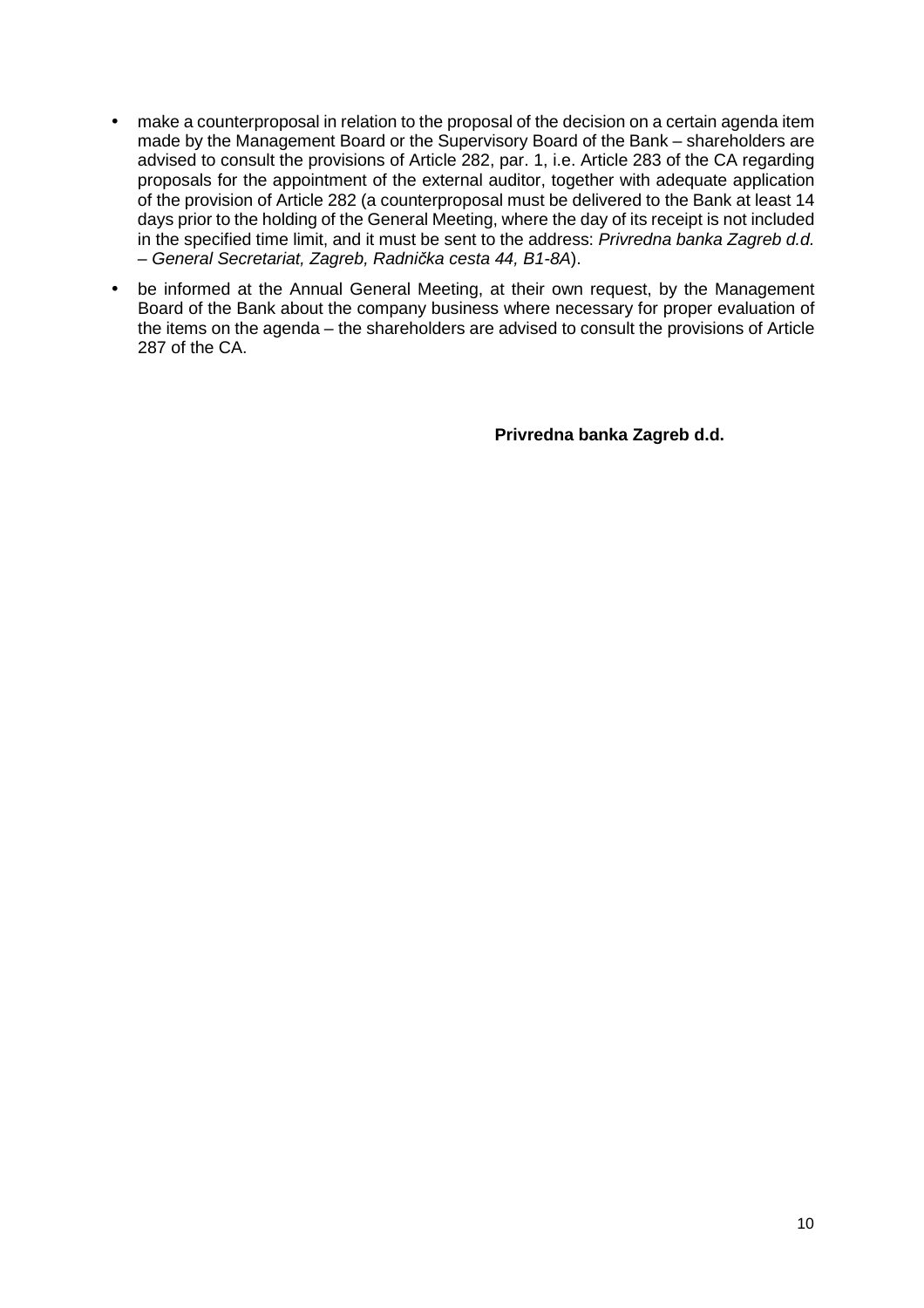

# **INFORMATION ON PERSONAL DATA PROCESSING**

# **- GENERAL MEETING PBZ d.d.**

(pursuant to Article 13 of the General Data Protection Regulation (EU) 2016/679)

# **INTRODUCTORY INFORMATION ON EUROPEAN UNION AND REPUBLIC OF CROATIA LEGISLATION ON PERSONAL DATA PROTECTION**

We process your personal data pursuant to the provisions contained in the Regulation (EU) 2016/679 of the EUROPEAN PARLIAMENT AND COUNCIL of 27 April 2016 on the protection of natural persons with regard to the processing of personal data and on the free movement of such data, and repealing Directive 95/46/EC (hereinafter referred to as: General Data Protection Regulation) and in connection with the national Act on Implementing the General Data Protection Regulation.

The General Data Protection Regulation contains a number of rules which are implemented in order to ensure that personal data are processed by taking into account the rights and fundamental freedoms of people. Also, this General Data Protection Regulation allows free movement of personal data within the European Union, without any restrictions and prohibitions.

This Information on Personal Data Processing (hereinafter referred to as: the Information) includes the requirements of the General Data Protection Regulation and the national Act on Implementing the General Data Protection Regulation.

Pursuant to Article 13 of the General Data Protection Regulation, we hereby provide you as a stakeholder of the General Meeting with information on how we process your personal data, what rights you have regarding data processing and protection, and how you may exercise these rights.

We process and use your personal data legally, fairly and transparently while safeguarding the security of your personal data from unauthorized or illegal processing, and for that purpose we are implementing the most advanced technical, security and organisational protective measures.

# **INFORMATION ON THE CONTROLLER**

The controller is Privredna banka Zagreb d.d., Radnička cesta 50, Zagreb (City of Zagreb), PIN 02535697732, entered in the Court Registry of the Commercial Court in Zagreb, under the Company Registration Number (MBS) 080002817 (hereinafter referred to as: the Bank). The Bank processes your personal data for the purposes specified in Section III of this Information.

Contact data: Privredna banka Zagreb d.d. Radnička cesta 50 10000 Zagreb Phone number: 0800 365 365 E-mail: pbz365@pbz.hr

# **CONTACT DATA OF THE DATA PROTECTION OFFICER**

The Bank appointed a Data Protection Officer, as required by Article 37 of the General Data Protection Regulation.

Regarding any questions concerning your personal data processing and/or exercising of the rights foreseen by the General Data Protection Regulation and as specified in the part of this Information titled Data Subjects' Rights, you may contact the Data Protection Officer at the following addresses: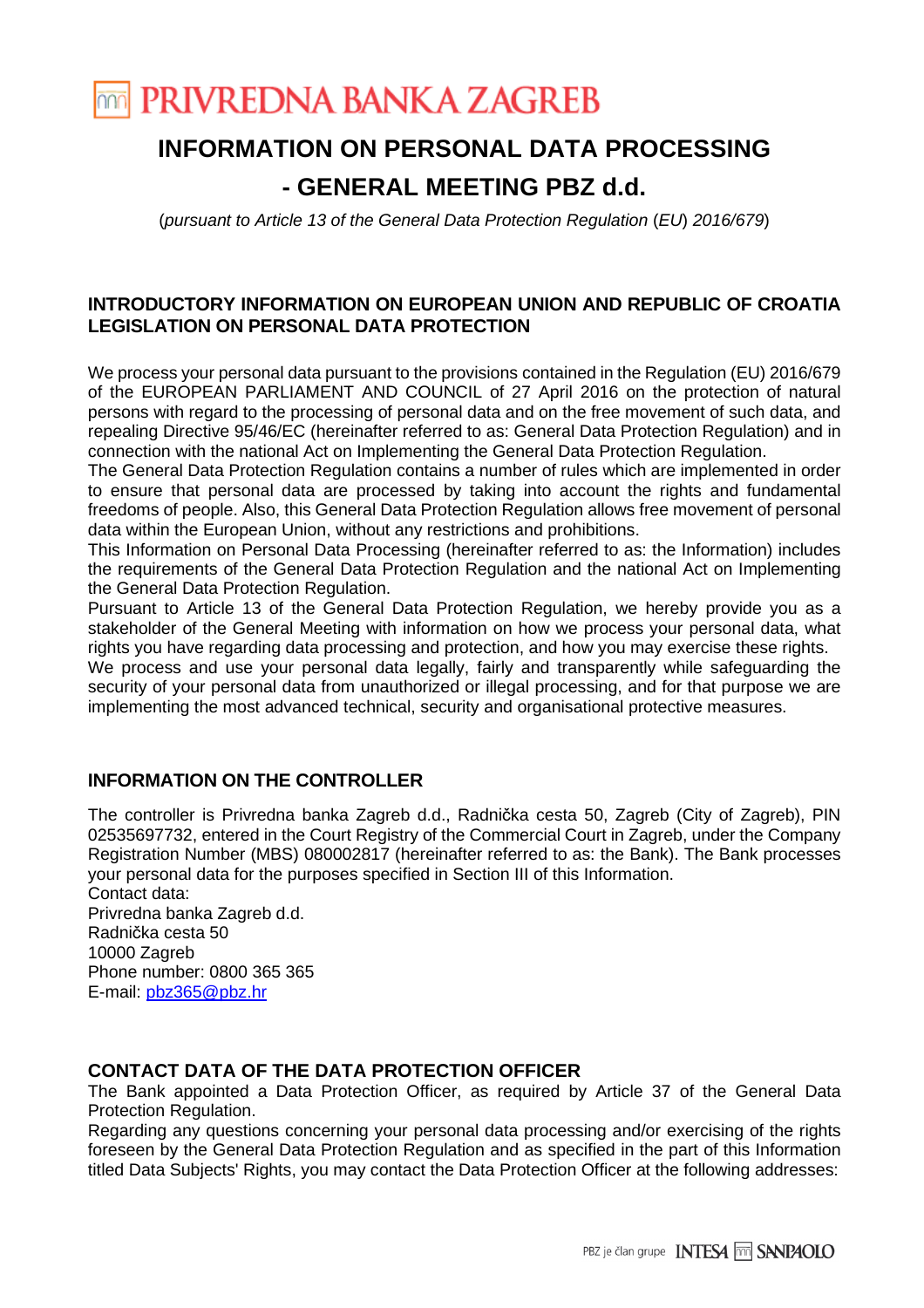

Privredna banka Zagreb d.d. Data Protection Officer Radnička cesta 42 10000 Zagreb E-mail: sluzbenik.za.zastitu.osobnih.podataka@pbz.hr

# **PROCESSING OF PARTICIPANTS' DATA FOR THE PURPOSE OF PARTICIPATING AT THE GENERAL MEETING**

For the purpose of participating at the Bank's General Meeting (hereinafter referred to as: the Meeting), it is required to identify shareholders and other necessary stakeholders in order to enable them to obtain access to the Meeting. For this reason, we will process the following personal data of all stakeholders: name and surname or company's name, address of residence or registered office, PIN, copy of personal identity card, e-mail address (necessary for the purpose of voting by means of electronic communication). In addition to the aforementioned, with regard to the shareholders, we will collect the shareholder's CDCC account and the number of shares. This data processing is based on the legitimate interest of the Bank in order to provide execution of the shareholders rights prescribed by law.

The Companies Act in Art. 274 provides the companies with the possibility to enable participation also by electronic communication. In order to facilitate the shareholders to exercise their right to participate in the work of the Bank's General Meeting (hereinafter referred to as: the Meeting) the possibility of remote participation of shareholders and other stakeholders at the Meeting was introduced. Thus in addition to the physical presence it is possible to participate in its work also by electronic means, and the choice of the modality of participation is left to shareholders themselves.

Remote participation is enabled by using the Zoom application (Zoom Video Communications, Inc.) which needs to be installed for the purpose of remote participation at the Meeting.

For the purpose of voting by means of electronic communication we will forward your personal data to the provider of the electronic voting service Codex Sortium d.o.o. that will enable the electronic voting through application solutions and will erase the data after the meeting is held.

For the purpose of scanning of personal identity card, we are using the Microblink solution, IT programme that will verify your personal identity card or forward it to the verifier. While scaninnig the card, Microblink does not store the data.

Data on shareholders are retained by the Bank as the Controller for 12 months after the shareholder ceases to be a shareholder of the company, following which expiry the said data are erased/destroyed.

In accordance to the valid recommendations of the Croatian Institute of Public Health laid down by the National or Local Civil Protection Authority at the time of holding the Meeting, there is a possibility of collection of other personal data, accordingly to the legal obligation, that will be delivered to the competent Civil Protection Authority.

# **DATA SUBJECTS' RIGHTS**

You may at any time contact the Bank, as the Controller, for the purpose of exercising your rights pursuant to the General Data Protection Regulation by using contact data provided in this Information. You can submit your request in writing or to the following e-mail address of the Data Protection Officer: sluzbenik.za.zastitu.osobnih.podataka@pbz.hr.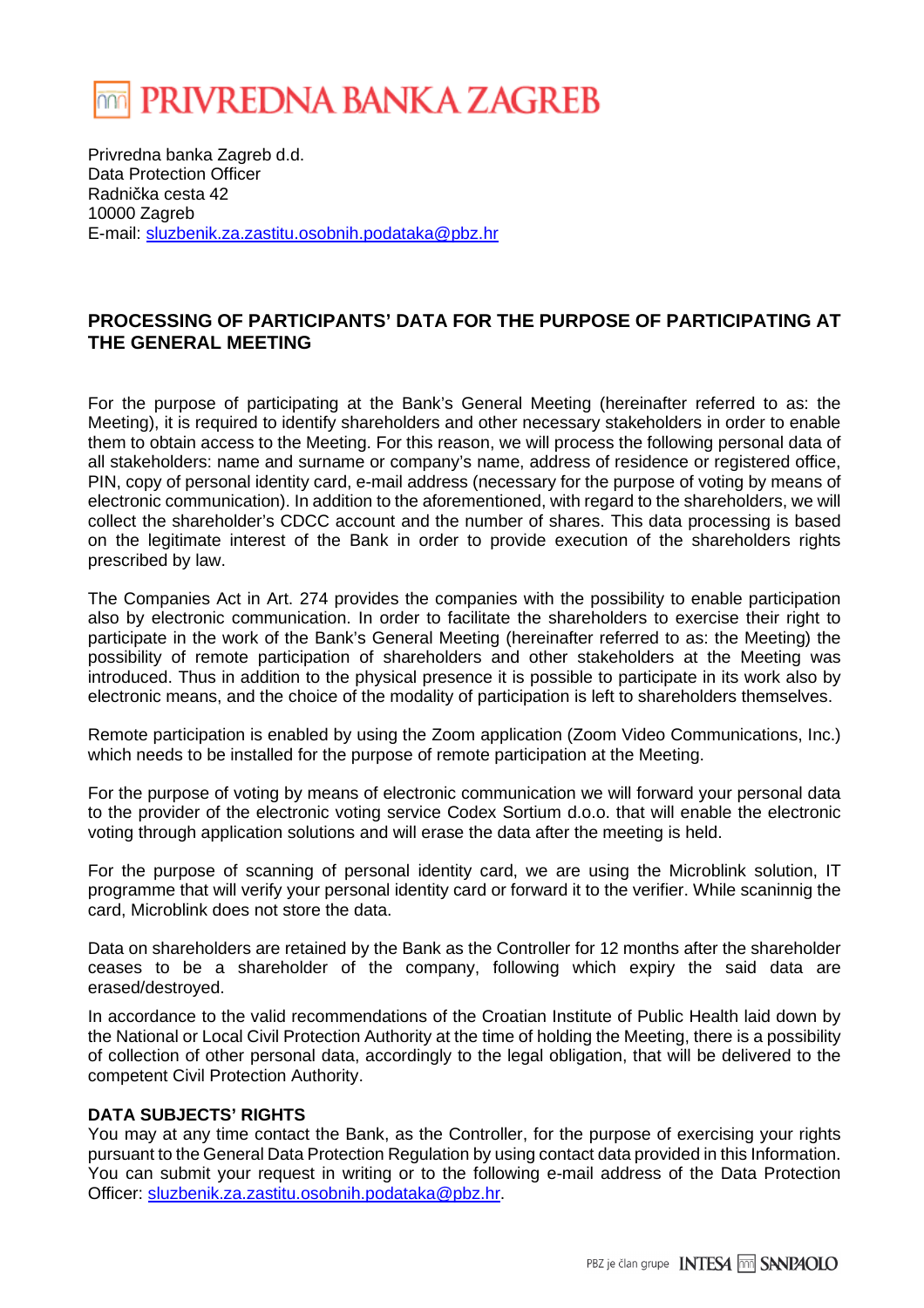# PRIVREDNA BANKA ZAGREB

The Bank shall provide you with information on action taken on your request without undue delay and in any event within one month of receipt of the request. That period may be extended by two further months where necessary, taking into account the complexity and number of the requests. The Bank shall inform you of any such extension within one month of receipt of the request, together with the reasons for the delay.

Where you have made the request by electronic means, the information shall be provided by electronic means where possible, unless you have requested otherwise. If the Bank does not take action on your request, it shall inform you without delay and at the latest within one month of receipt of the request of the reasons for not taking action and of the possibility of lodging a complaint with a supervisory authority.

Any communication and actions undertaken by the Bank with respect to the exercise of the rights listed below shall be free of charge. However, where your requests are manifestly unfounded or excessive, in particular because of their repetitive character, the Bank may refuse to act on your requests.

You can contact the Bank as the Controller in order to exercise the following rights:

**(1) Right to data access** – You may obtain from the Bank, as the Controller, a certificate of whether your personal data are processed and if processed, you have the right to access personal data and information as provided for in Article 15 of the General Data Protection Regulation, including, for example, processing purposes, personal data categories, retention periods, etc.

If your personal data are transferred to a third country or an international organization, you have the right to be notified of the appropriate transfer security measures.

If so, the Bank shall provide you with a copy of the personal data processed. For all further copies, the Bank may charge you a reasonable fee based on administrative costs. If the request is submitted electronically, and unless otherwise requested, the Bank shall deliver the data in the usual electronic format.

**(2) Right to rectification** – You may instruct the Bank to rectify your personal data that is incorrect. Taking into account the purposes of the processing, you also have the right to have incomplete personal data completed by means of providing a supplementary statement.

**(3) Right to erasure ("Right to be forgotten")** – You may request from the Bank as the Controller to erase your personal data where one of the grounds listed in Article 17 of the General Data Protection Regulation applies (for example, the personal data are no longer necessary in relation to the purposes for which they were collected or otherwise processed or the consent for processing your personal data has been withdrawn or there is no other legal basis for processing or the personal data have to be erased for compliance with a legal obligation under EU law or under the regulations of the Republic of Croatia or the data have been unlawfully processed or an objection has been made for direct marketing).

We hereby inform you that the Bank may not erase your personal data if their processing is necessary, for example, in order to meet retention period requirements, for reasons of public interest, for establishment, exercise or defence of legal claims.

**(4) Right to restriction of processing** – You may request the Bank to restrict the processing of your personal data in the cases provided for in Article 18 of the General Data Protection Regulation, including, for example, if it is necessary to verify the accuracy of your personal data.

**(5) Right to data portability** – If the processing of your personal data is based on your consent or is required for the performance of an agreement or for taking action prior to the conclusion of an agreement and if processing is carried out by automated means, you may: request the obtaining of personal data you received in a structured, customary and machine-readable format.

**(6) Right to object** – At any time, you may object to personal data processing to the contact addresses provided in this Information, if processing is performed in the public interest or is necessary for the purpose of legitimate interests of the Bank as the Controller. If you decide to object, the Bank shall refrain from further processing your personal data, unless the Bank proves that there are